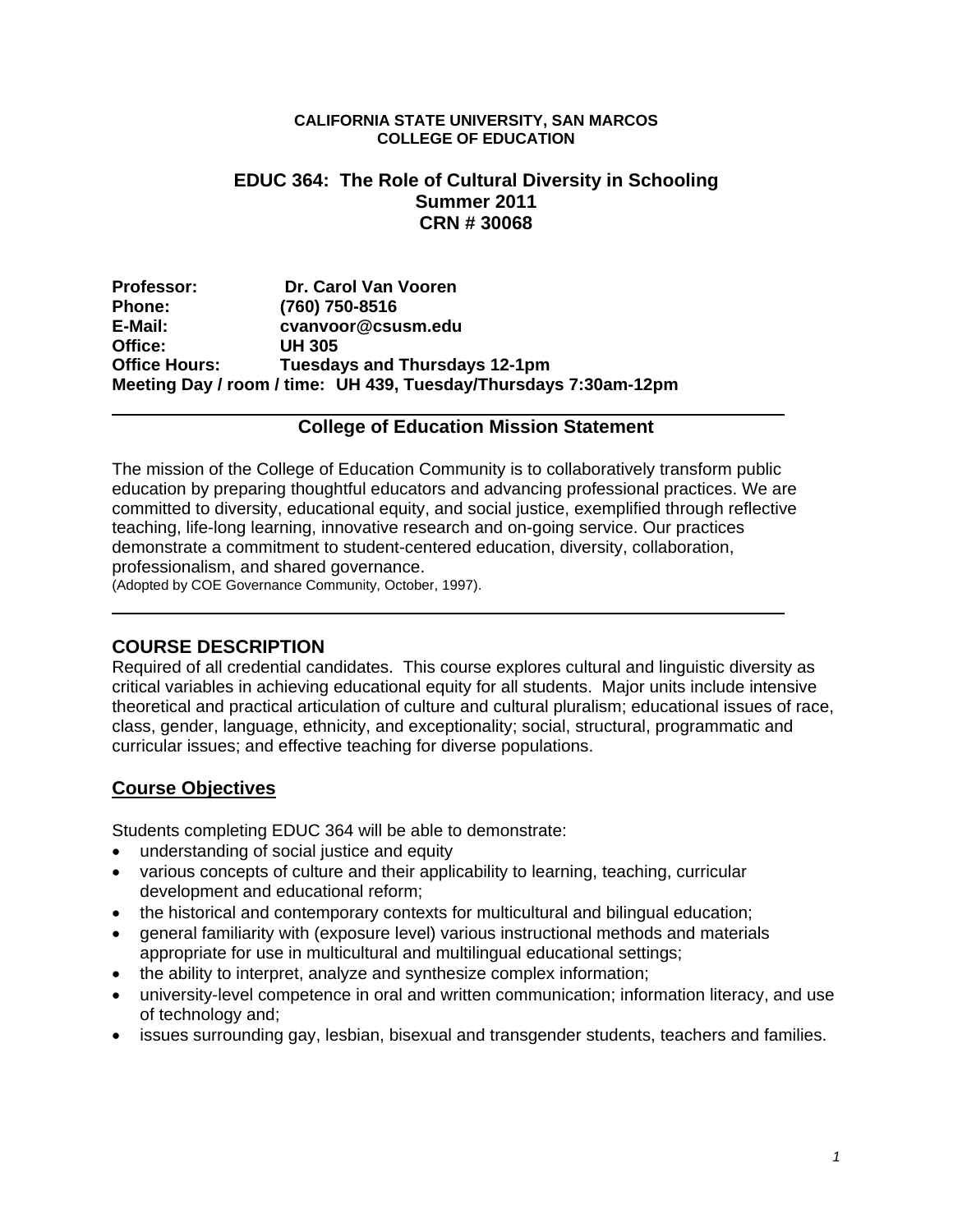### **College of Education Attendance Policy**

Due to the dynamic and interactive nature of courses in the College of Education, all students are expected to attend all classes and participate actively. At a minimum, students must attend more than 80% of class time, or s/he may not receive a passing grade for the course at the discretion of the instructor. Should the student have extenuating circumstances, s/he should contact the instructor as soon as possible. (*Adopted by the COE Governance Community, December, 1997*).

### **Authorization to Teach English Learners**

The credential program at CSUSM has been specifically designed to prepare teachers for the diversity of languages and cultures often encountered in California public school classrooms. The authorization to teach English learners is met through the infusion of content and experiences within the credential program, as well as additional coursework. Students successfully completing this program receive a credential with authorization to teach English learners. (Approved by the CCTC in SB 2042 Programs Standards, August, 2002).

### **Teacher Performance Expectation (TPE) Competencies**

This course is designed to help teachers seeking the Multiple or Single Subject(s) Credential to develop the skills, knowledge, and attitudes necessary to assist schools and districts in implementing an effective program for all students. The successful candidate will be able to merge theory and practice in order to realize a comprehensive and extensive educational program for all students. You can incorporate artifacts from this class into your final comprehensive portfolio. The following TPE is addressed in this course:

TPE 15: Social Justice and Equity

### **Standards Alignment**

The course objectives, assignments, and assessments have been aligned with the CCTC standards for the Multiple and Single Subject(s) Credential. The following standards are addressed in this class:

- Standard 3: Relationships between theory and practice
- Standard 4: Pedagogical thought and reflective practice
- Standard 5: Equity, diversity, and access to the core curriculum
- Standard 10: Preparation for learning to create a supportive, healthy environment for student learning
- Standard 11: Preparation to use educational ideas and research
- Standard 12: Professional perspectives toward student learning and the teaching profession

Standard 13: Preparation to teach English learners

# **GENERAL CONSIDERATIONS**

### **Outcomes and Standards**

The context for, and scope of this course is aligned with standards for the California Teachers of English Learners (CTEL) endorsement, as articulated by the California Commission on Teacher Credentialing (CTC), and as approved by the faculty of the College of Education in development of the program approval documents. Further consideration has been given to the alignment of standards for multicultural education as articulated by the National Council for Accreditation of Teacher Education (NCATE), the Interstate New Teacher Assessment and Support Consortium (INTASC), and the National Board for Professional Teaching Standards (NBPTS). Emphasis is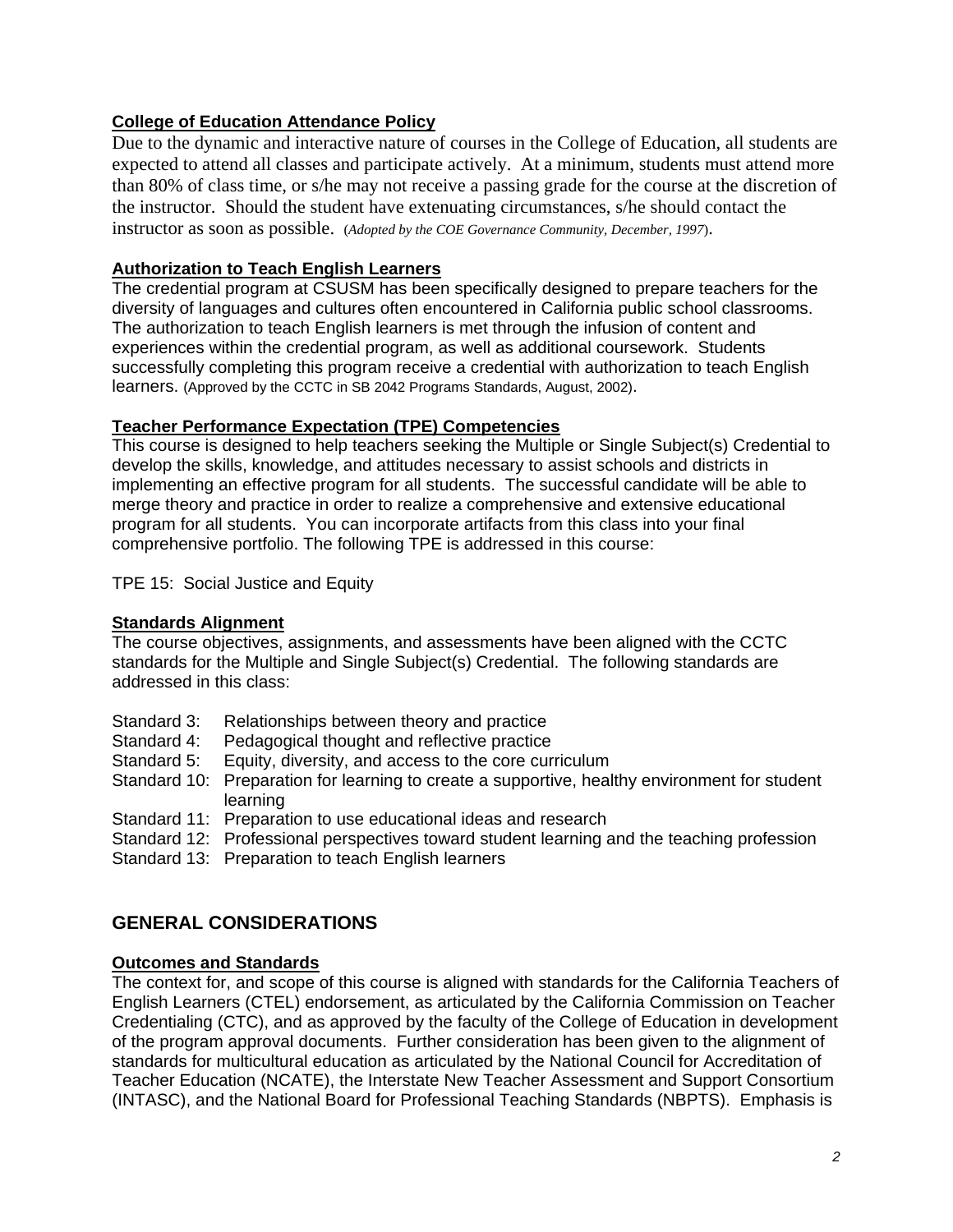placed on learning outcomes (what you know and can demonstrate) rather than on inputs (putting in "seat time", meeting minimum criteria for assignments, checking off tasks and activities), and how these outcomes correspond to your potential to enhance student learning as a new teacher.

### **Ability**

Every student has the right to equitable educational consideration and appropriate accommodation. Students having differing ability (mobility, sight, hearing, documented learning challenges, first language/English as a second language) are requested to contact the professor at the earliest opportunity. Every effort will be made to accommodate special needs. Students are reminded of the availability of Disabled Student Services, the Writing Center, technology assistance in the computer labs, and other student support services available as part of reasonable accommodation for special needs students.

### **CSUSM Academic Honesty Policy**

Students will be expected to adhere to standards of academic honesty and integrity, as outlined in the Student Academic Honesty Policy. All written work and oral presentation assignments must be original work. All ideas/materials that are borrowed from other sources must have appropriate references to the original sources. Any quoted material should give credit to the source and be punctuated with quotation marks.

Incidents of academic dishonesty will be reported to the Dean of Students. Sanctions at the university level may include suspension or expulsion from the university.

#### **Appeals**

Every student has the right to appeal grades, or appeal for redress of grievances incurred in the context of any class. Disputes may be resolved informally with the professor, or through the formal grades appeal process. For the latter, consult Dr. Prado-Olmos, Interim Dean.

#### **Students with Disabilities Requiring Reasonable Accommodations**

Students are approved for services through the Disabled Student Services Office (DSS). The DSS Office is located in Craven Hall 5205, and can be contacted by phone at (760) 750-4905 or TTY (760) 750-4909. Students authorized by DSS to receive reasonable accommodations should meet with their instructor during office hours or, in order to ensure confidentiality, in a more private setting.

## **COURSE REQUIREMENTS**

### **Required Texts**

Livermore, D. (2010). Leading with cultural intelligence: The new secret to success. American Management Association, New York, NY.

Spring, J. (2009). Deculturalization and the struggle for equality,  $6<sup>th</sup>$  edition. McGraw Hill.

Villaseñor, V. (2004) Burro genius. HarperCollins Publications.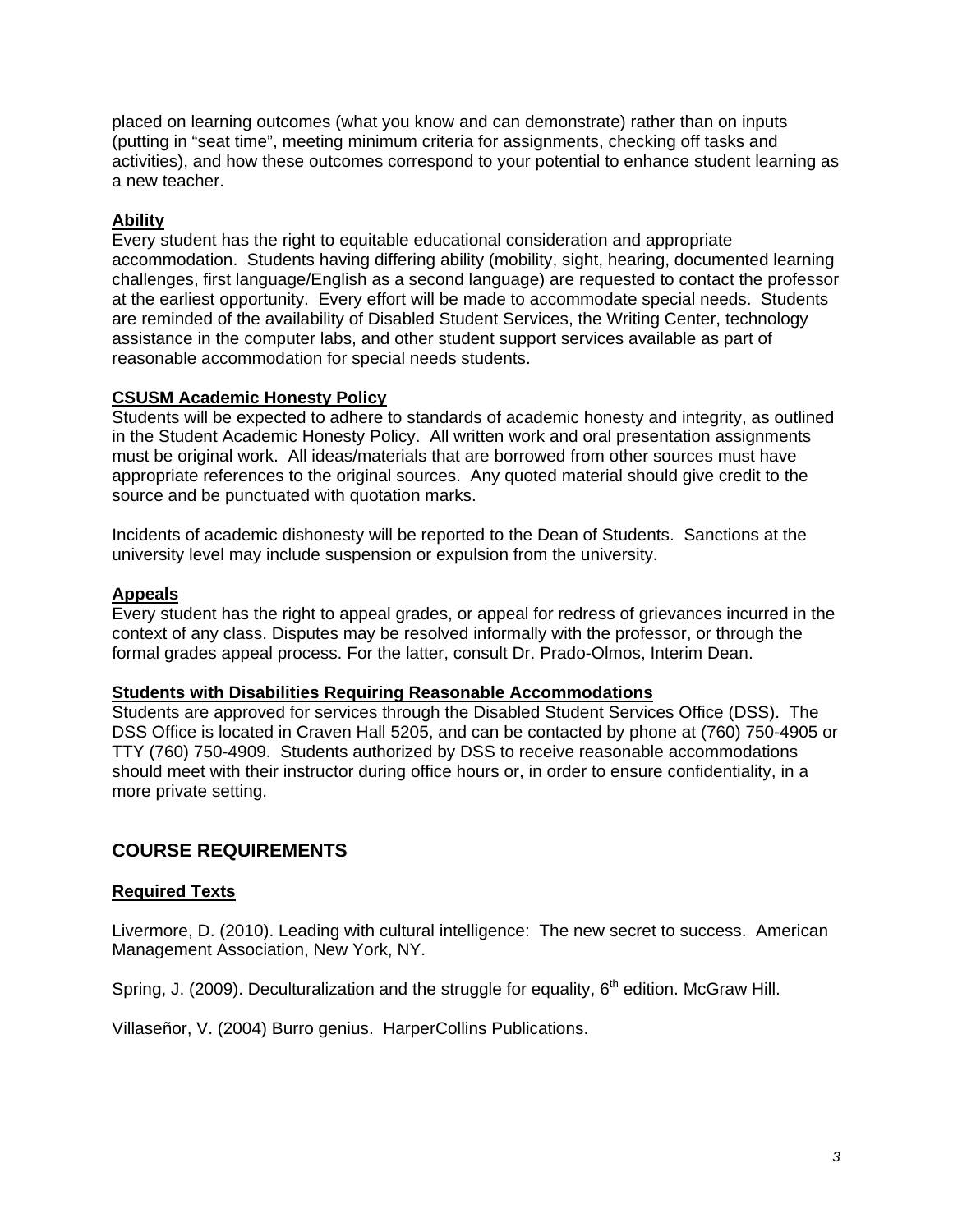## **Assignments / Due Dates / Points Possible**

| 15 points, due weekly              |
|------------------------------------|
| 10 points, due each week           |
| 15 points, due session 3           |
| 15 points, due session 5           |
| 5 points, due week 9               |
| 20 points, due session 10          |
| 20 points, assessed the final week |
|                                    |

#### **Grading Standards**

- A 90+
- B 80+
- C+ 77+

Students taking EDUC 364 as a prerequisite for teacher credential and graduate programs are reminded that the college requires completion of this course with a C+ or higher.

### **Writing**

In keeping with the All-University Writing Requirement, all three unit courses must have a writing component of at least 2,500 words (approx. 10 pages) which can be administered in a variety of ways. This course meets this requirement with the research paper assignment.

### **Assignments (100 points)**

### **Attendance and Participation: Give it your best effort (20 points)**

Come to class prepared, stay in communication with the professor, turn your work in on time, participate with an open mind.

### **Hot Topics (10 points)**

You will clip articles and download news concerning hot topics in education related to cultural diversity in schools. You will be assigned a class session to share your 2-3 hot topics.

### **Personal History: Examining your own culture (15 points)**

Using at least three examples of cultural characteristics listed in the first class, write a narrative essay about your cultural characteristics. Reflect on your own experiences in terms of your family background and other factors determined by your circumstances and upbringing. Include how you believe these qualities will help you as a teacher when relating to your future students. Approximately 3 double-spaced, typed pages.

### **Family Background Assignment: (15 points)**

By researching and studying one's own background, it is possible to gain an appreciation about ways in which we share many similarities and differences. In this assignment you are to construct a "family tree" that includes as much information as you can gather about three generations of your family, including religious affiliation, ethnicity, culture, language(s), country of origin, education/occupation and any other information you think is of interest and value. The format you use to illustrate the information is up to you. It can be as formal as genealogical tree or informal as a narrative. A particularly useful tool may be the free downloadable software *Inspiration*. The depth of this report is somewhat limited by time constraints, personal resources and any family information you may have collected prior to this assignment.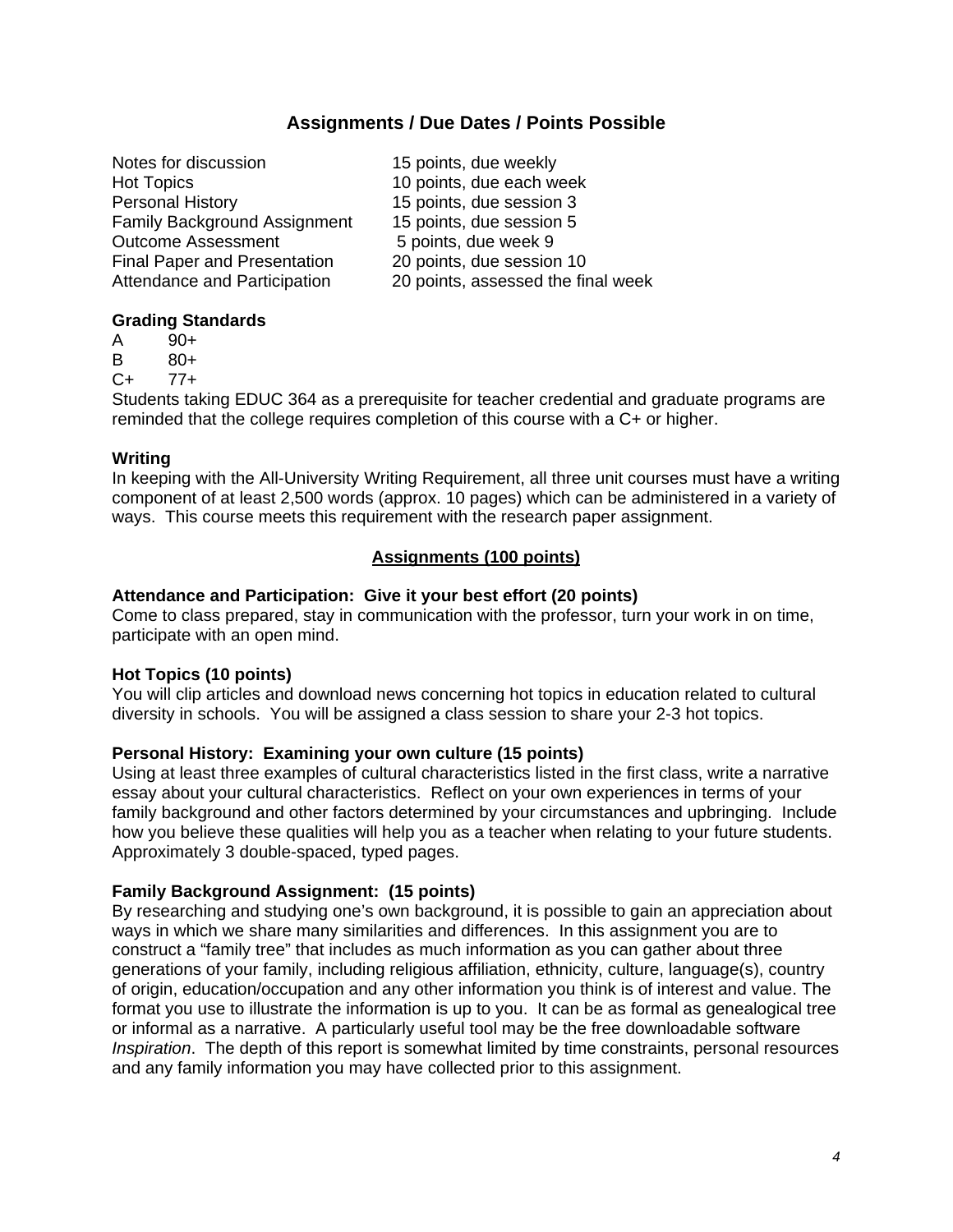Those who are from families with no information on family lineage may confer with the professor to do an alternate assignment.

#### **Class notes preparation (15 points)**

 discussions. Each week as your read the assigned chapters or articles, you will make notes that answer the questions: What do I already know about this, what more do I want to know, and what did I learn? This will become a journal of your reading and notes to lead small group class

#### **Final Presentation (20 points total)**

#### **Written Paper (10**)

You will develop a research paper with a partner on a multicultural topic related to the course content, which you will formally present to the class. Your research should include at least 2 sources from the ERIC database, at least 2 sources from the Internet, and at least one of the texts used in class. The paper will include:

- 1. a cover page listing the title, full names of all group members
- 2. a 150 word abstract
- 3. an 8-10 page narrative that describes the issue, including its historical context,
- 4. a description of why the issue is significant in the field of education,
- 5. your position on the issue and why you have taken that position,
- 6. a defense (rationale) for taking the position with appropriate references,
- 7. a conclusion regarding the issue, with recommendations for action,
- 8. an annotated bibliography of all references consulted, and

### **Oral Presentation (10)**

Your group presentation will be approximately 15-20 minutes in length. Your team will present a synopsis of your issue, accompanied by appropriate visual, aural and or tactile aides. The mode of presentation may include skits, simulations, debate, Socratic dialogue, or some other form of multi-modal presentation. You are cautioned NOT to read from the text of your paper. In addition to the presentation, you will plan to respond to questions for no more than 10 minutes. Therefore, your team should be prepared to be "on" for 1/2 hour. It is a team responsibility to practice and time the presentation and Q & A session. At the time of your presentation, you will provide each classmate and the professor with your abstract.

Possible Topics for Group Research Paper

- 1) What is Prop 227, and how does it affect learning in schools today?
- 2) Working with the parents of diverse children.
- 3) Should we educate the children of undocumented workers? Why or why not?
- 4) Gangs in schools
- 5) Brown vs. Board of Education, Lau vs. Nichols: a history and current implications
- 6) What are current educational issues related to gender and sexuality?
- 7) How have school districts handled violence and implemented intercultural conflict education?

#### **Outcome Assessment (5 points)**

This is your opportunity to examine your own learning. You will select the most important learning you have acquired during the course. You will write a 1-2 page paper describing:

- (1) what you learned,
- (2) how you knew you were learning something of significance (assessing your own learning),